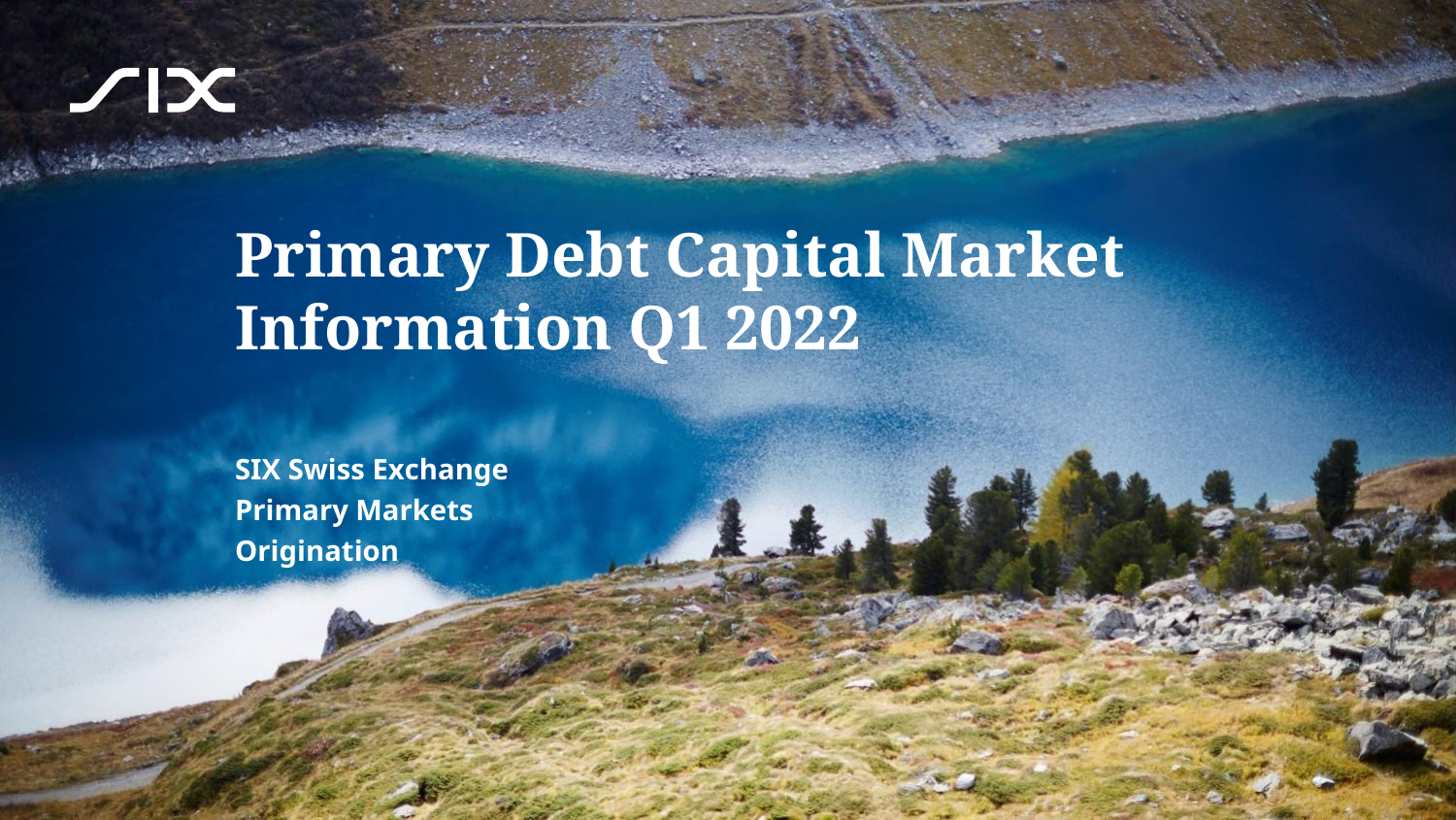## **Over CHF 28 Billion in Bonds Raised in 2022 YtD Due to Higher Interest Rates**

### $\Omega$ 20 40 60 80 100 120 2013 2014 2015 2016 2017 2018 2019 2020 2021 2022 ■ CHF Bonds Domestic ■ CHF Bonds Foreign THE BONDS FOREIGN Non-CHF Bonds (International) CHF bn # bonds # bonds # bonds # bonds # bonds # bonds # bonds # bonds # bonds # bonds # bonds # bonds # bonds **Number of bond listings<sup>1</sup> Volume of bond listings**

 $\overline{\phantom{0}}$ 1 The number of bonds includes initial and follow-on issuances; Data as of end of March 2022

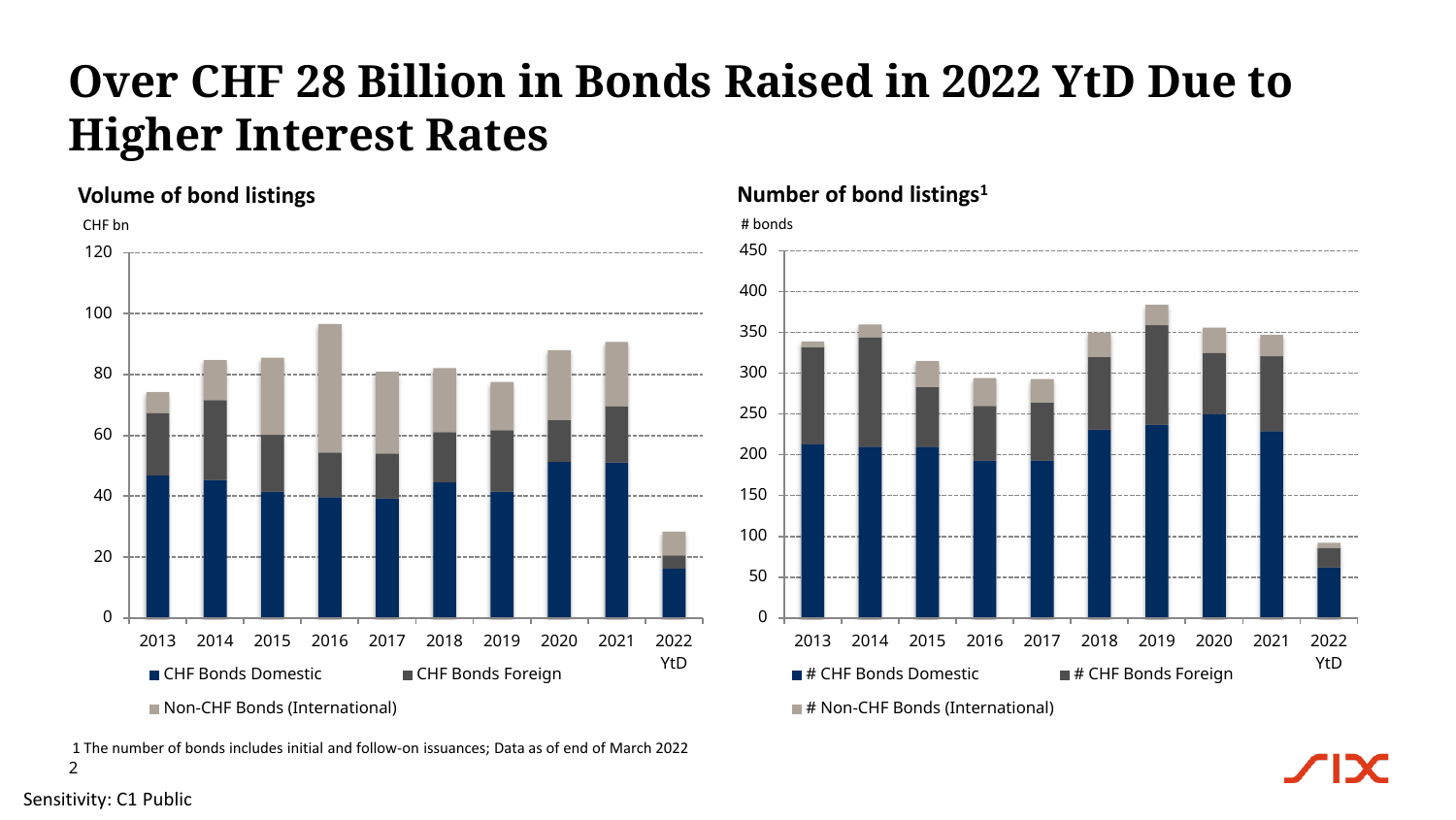## **The Swiss Debt Capital Market Attracts Issuers Worldwide**

### **Top-10 issuers' countries (outstanding volume of corporate bonds)**



- United States
- Guernsey
- **E**France
- United Kingdom
- Germany
- Netherlands
- ■Luxembourg
- $\blacksquare$  Jersey
- Australia



The **10 largest corporate bond issuers' countries** account for around 90% of total outstanding corporate bonds



About 60% of outstanding corporate bonds listed on SIX Swiss Exchange stems from **issuers with domicile in Switzerland**



The **top-10 issuers list** is dominated by issuers with domicile in Europe and the United States

3 Data as of end of March 2022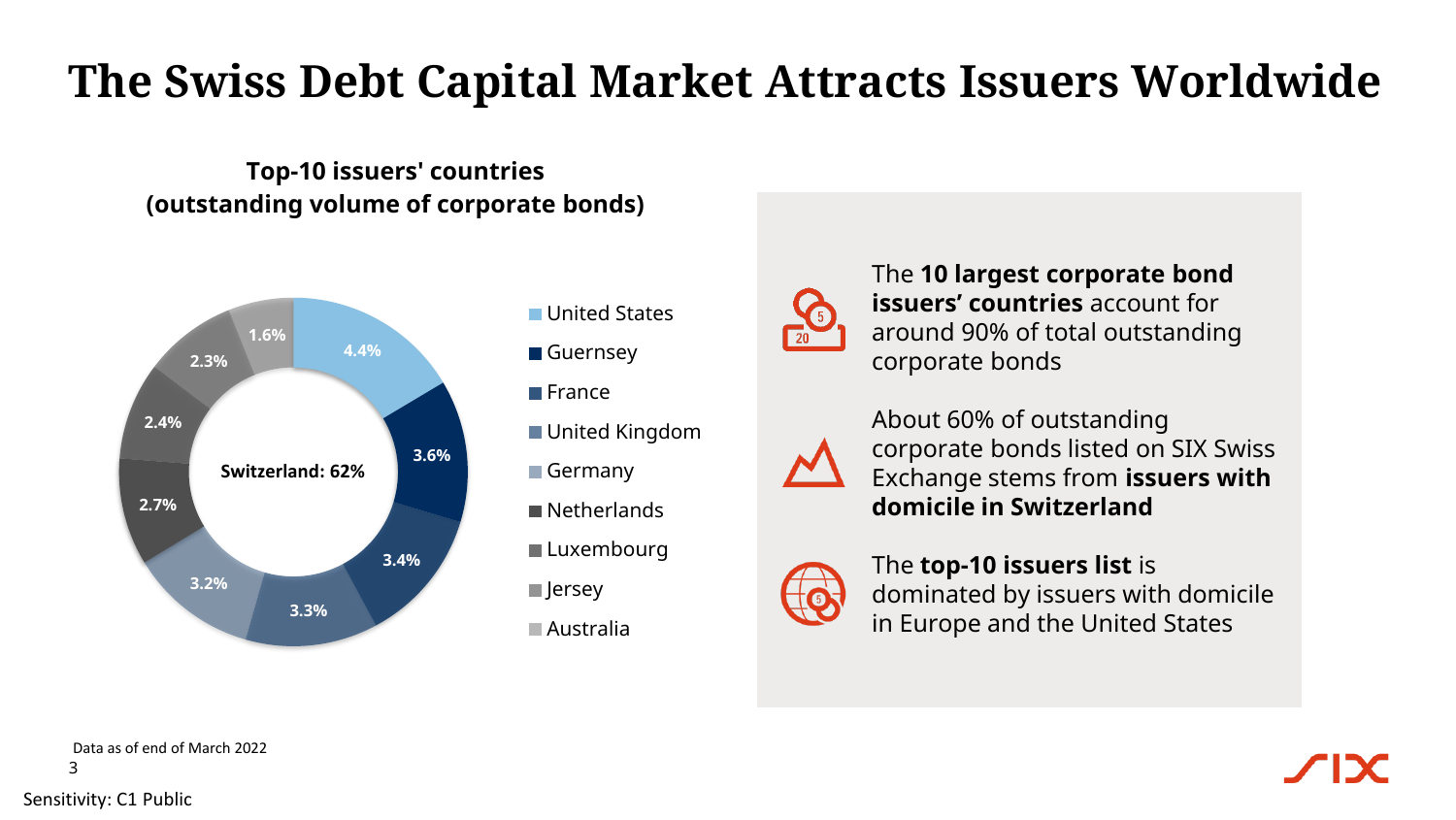### **The Financial Sector Stands out in Corporate Bond Issuances**

### **Outstanding corporate bonds in CHF bn by sector**

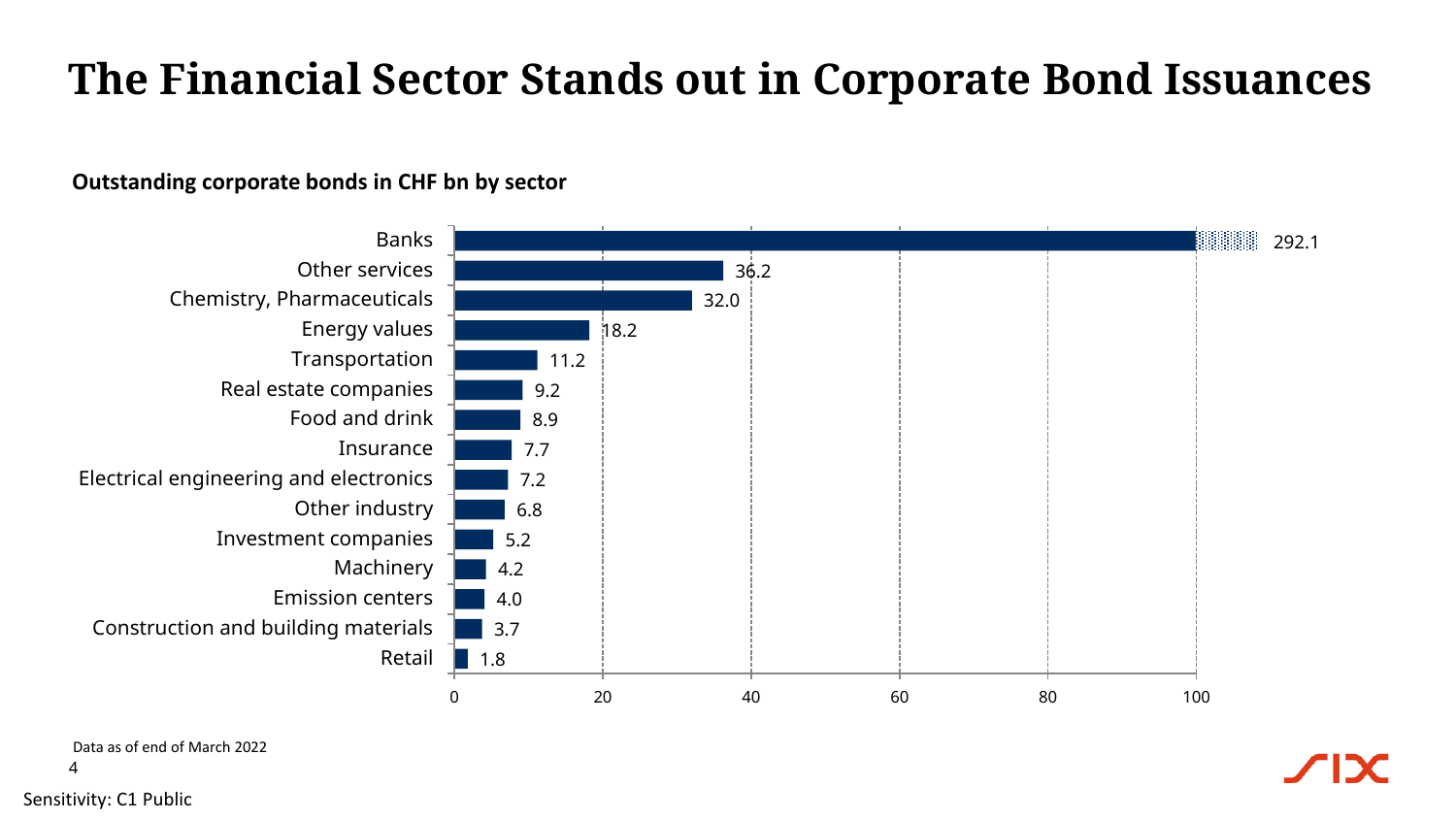## **The Average Maturity in 2022 Has Dropped to 7 Years**

**Average Maturity<sup>1</sup> CHF swap rates**





The average maturity $^{\rm 1}$  of corporate bonds $^{\rm 2}$  listed in 2022 is 7.0 years

```
5
1 Unweighted and excl. perpetual bonds
2 Incl. initial issuances only
Sources: SIX and Bloomberg (data as of end of March 2022)
```
Sensitivity: C1 Public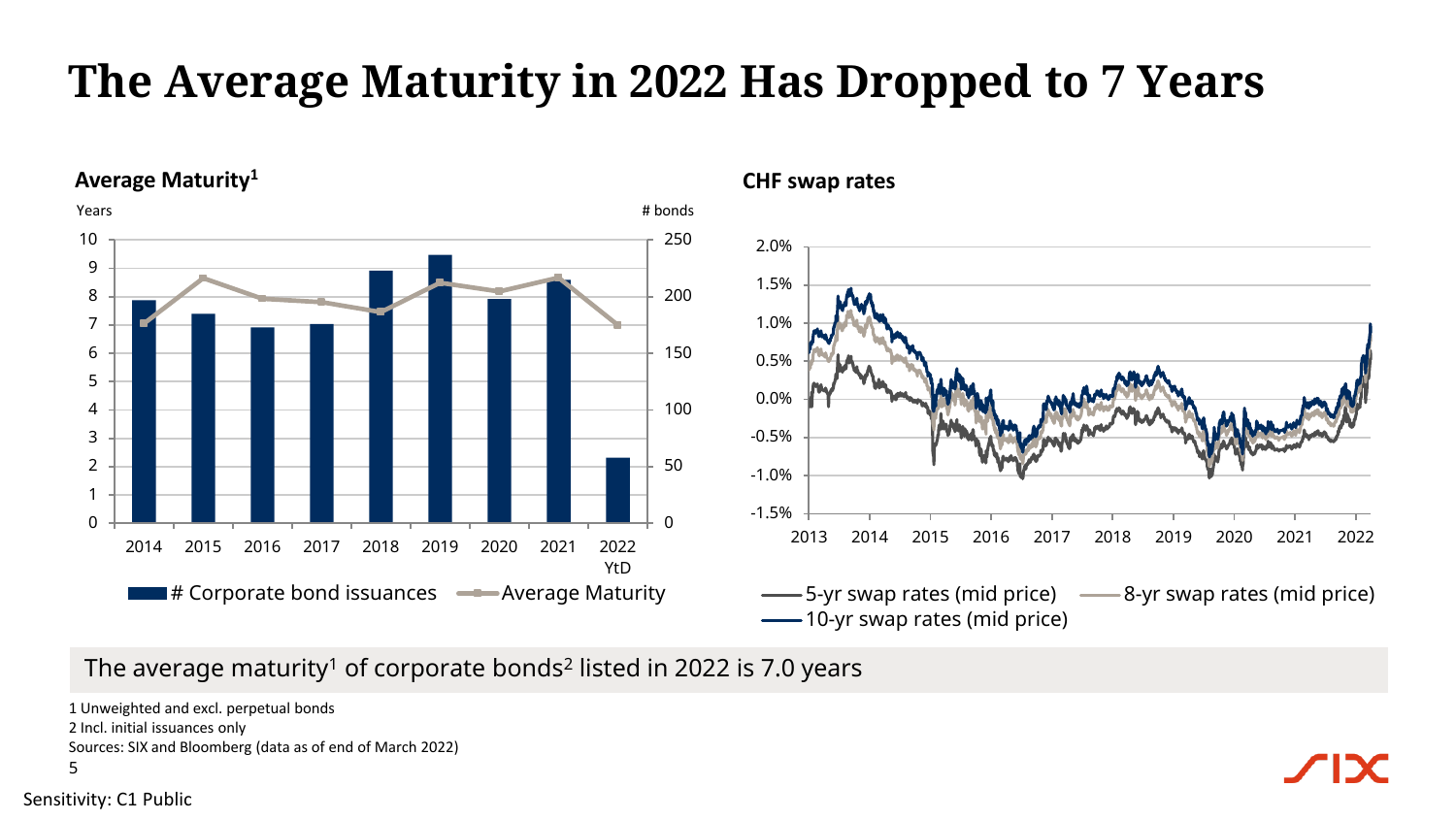## **CHF 95 Billion in Corporate Bonds Maturing Until Q1 2024**

### CHF bn # bonds 10.0 35 30 8.0 25 6.0  $20$ 15 4.0 10 2.0 5 0.0 0 **01 - 20202** 03 20204 **14** 2023 25 **2023-07** 2021-04 10 2211 1-1-202-12 12 2301 02 - 2023 - 25 35 2012 01 23.08 28.299 1992-10 10 2311 11-1023-12 **100Aug2** 1022.05 02206 02207 2022-88 22.09 22:10 12 avr 20 2024-03 Nominal maturing  $\longrightarrow$  # maturing

- **.406 corporate bonds** amounting to approximately CHF 95 billion will mature within the next two years
- The **highest spike in number and volume** of maturing corporate bonds is in **Sep-22** with **27 bonds** amounting to around **CHF 9 billion**

Sensitivity: C1 Public 6 1 Incl. follow-on issuances Data as of end of March 2022

**Maturing corporate bonds<sup>1</sup> (2022-2024)**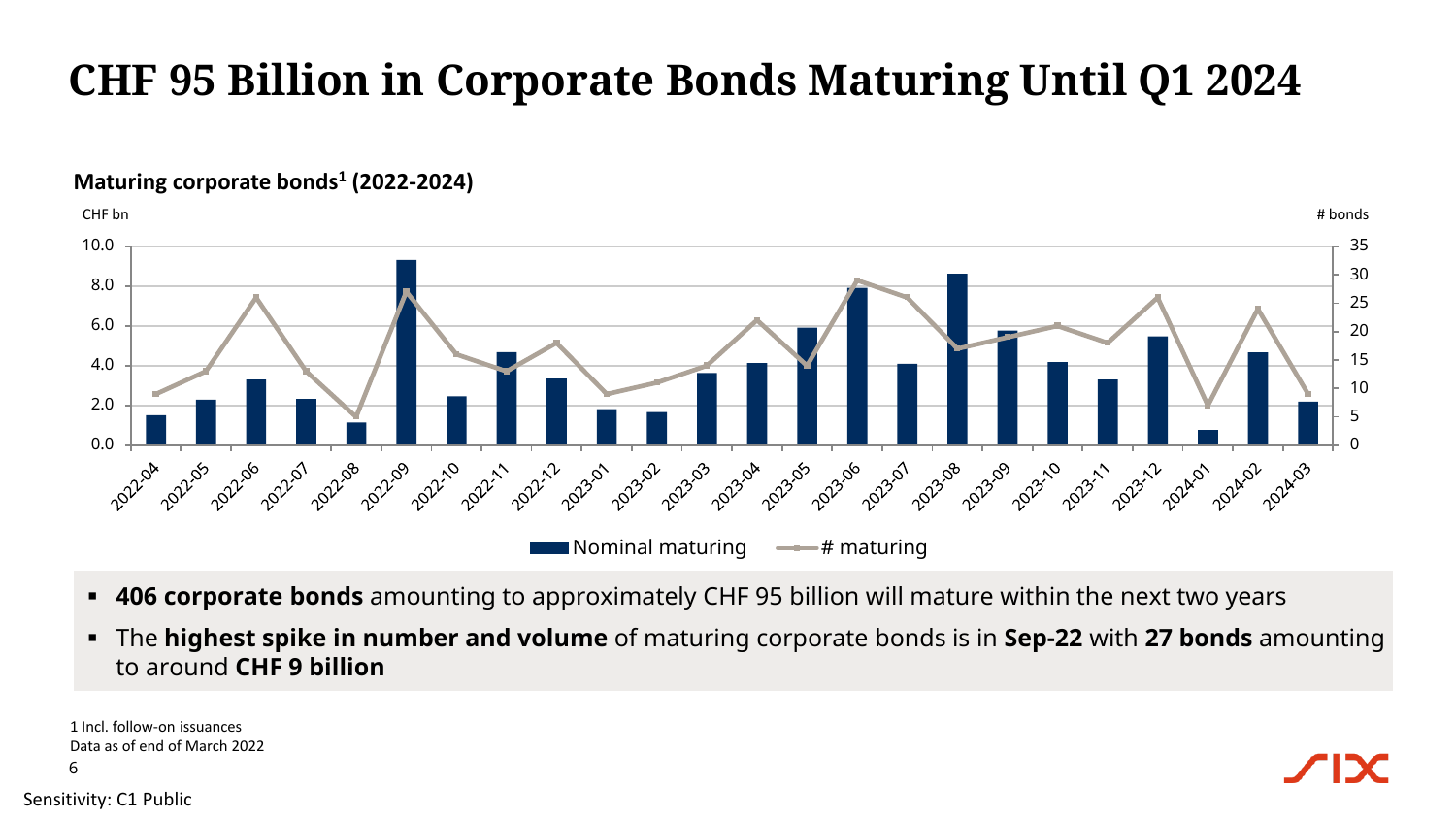## **Yield Increase on the Back of the Ukrainian/Russian War and Heightened Inflation and Interest Rates**



1 Yield to maturity (YTM) based on market prices

2 The duration sub-indices represent bond baskets with distinct remaining terms to maturity

\* Swiss Government Bond with 10 years duration

Sources: FactSet and SNB; Data as of end of March 2022

7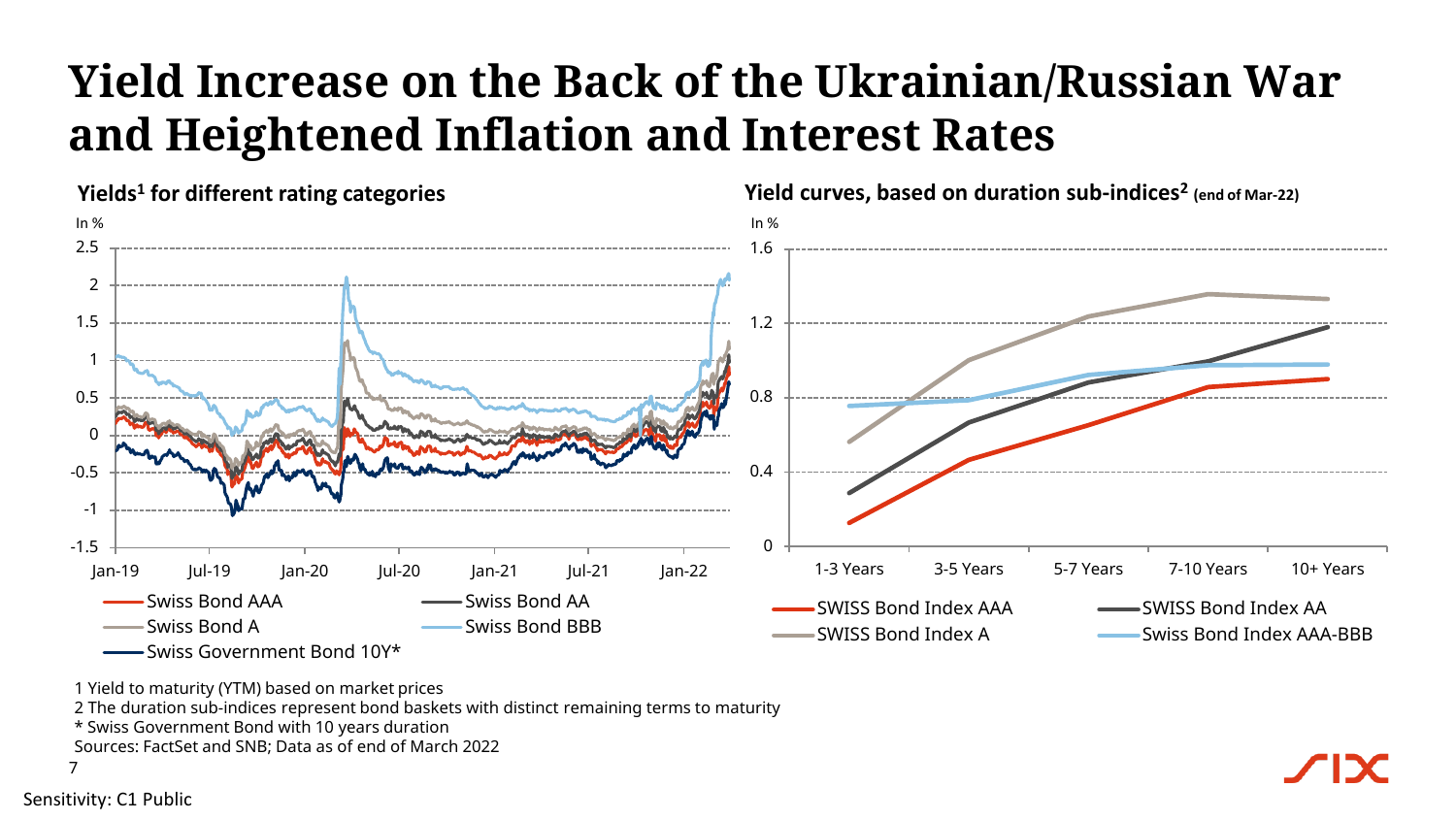## **Resilient Swiss Capital Market During Economic Distress**

### **Domestic bond issue volumes during COVID-19 pandemic**



Both, the **domestic private** (excl. financials)\* **and public sector have increased bond issue volumes**  significantly during the COVID-19 pandemic. In 2020, the domestic private sector has **increased its issuance volume by 59%** compared to 2019.

This shows that during economic distress, companies could **secure liquidity efficiently by tapping the Swiss debt capital market**; the same holds for the public sector having successfully secured funds for supporting the economy.

\* Excluding financial sector (banks, insurance, investment and real estate companies), domestic issuers included only; Sources: SIX and Finanz und Wirtschaft

8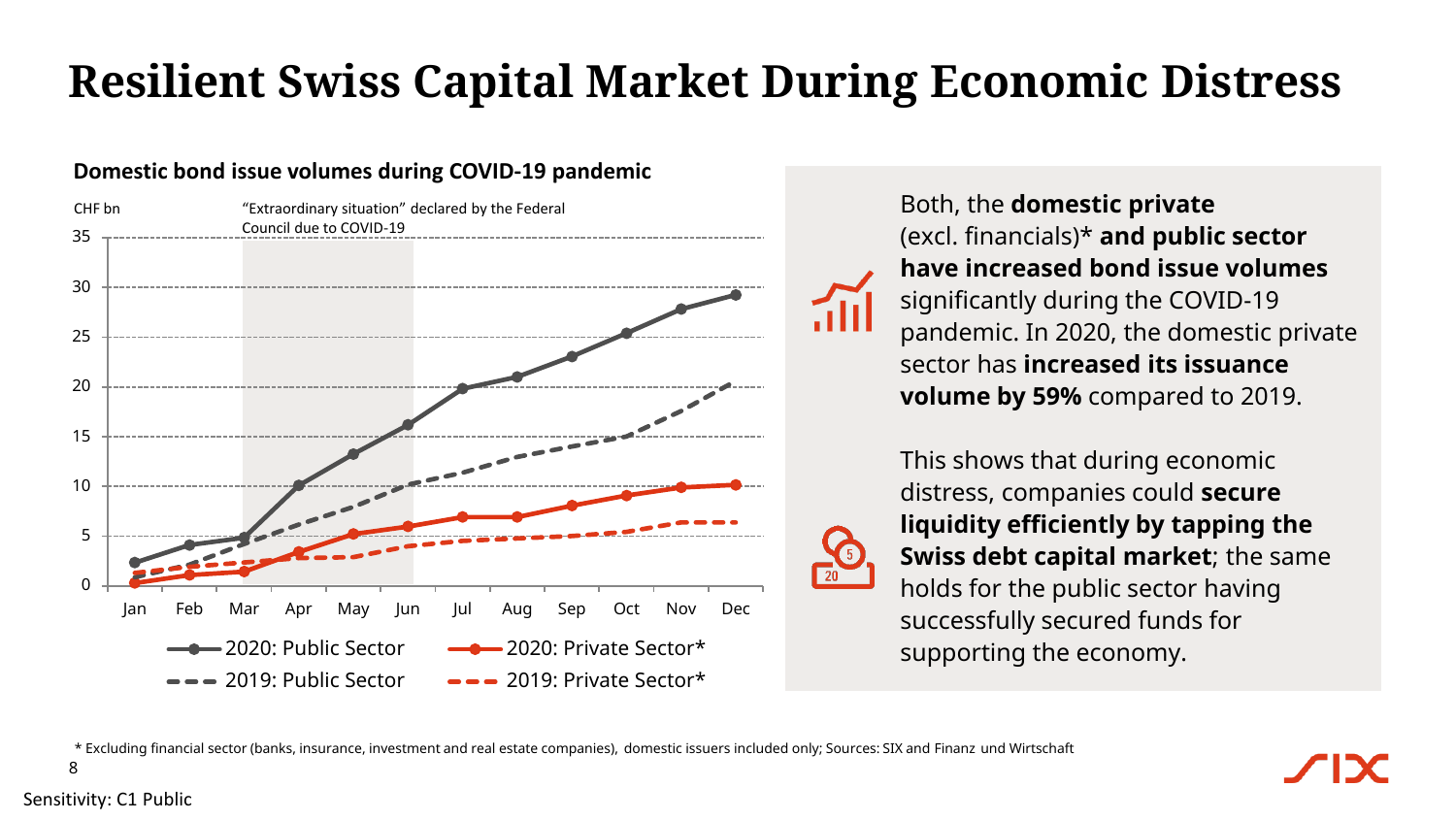### **CHF Bonds League Table Top 10 Q1 2022**

|    | Rank Manager                                       | Volume <sup>1)</sup> | <b>Issues</b> | Share (%) |
|----|----------------------------------------------------|----------------------|---------------|-----------|
|    | <b>UBS</b>                                         | 5'382                | 53            | 27%       |
|    | <b>Credit Suisse</b>                               | 4'823                | 48            | 24%       |
| 3  | Zürcher Kantonalbank                               | 2'639                | 20            | 13%       |
|    | Pfandbriefzentrale der Schweizer<br>Kantonalbanken | 2'174                | 7             | 11%       |
| 5  | <b>Raiffeisen Switzerland</b>                      | 1'489                | 17            | 7%        |
|    | <b>Deutsche Bank</b>                               | 1'383                | 12            | 7%        |
| 7. | <b>BNP Paribas</b>                                 | 754                  | 8             | 4%        |
|    | <b>Luzerner Kantonalbank</b>                       | 350                  | 3             | 2%        |
| 9  | <b>Commerzbank</b>                                 | 339                  | 5             | 2%        |
| 10 | <b>Basellandschaftliche Kantonalbank</b>           | 200                  |               | 1%        |

### 1) In CHF mn

Sensitivity: Charles Charles

9 Source: Bloomberg; Data as of end of March 2022

 $\sqrt{|\mathbf{X}|}$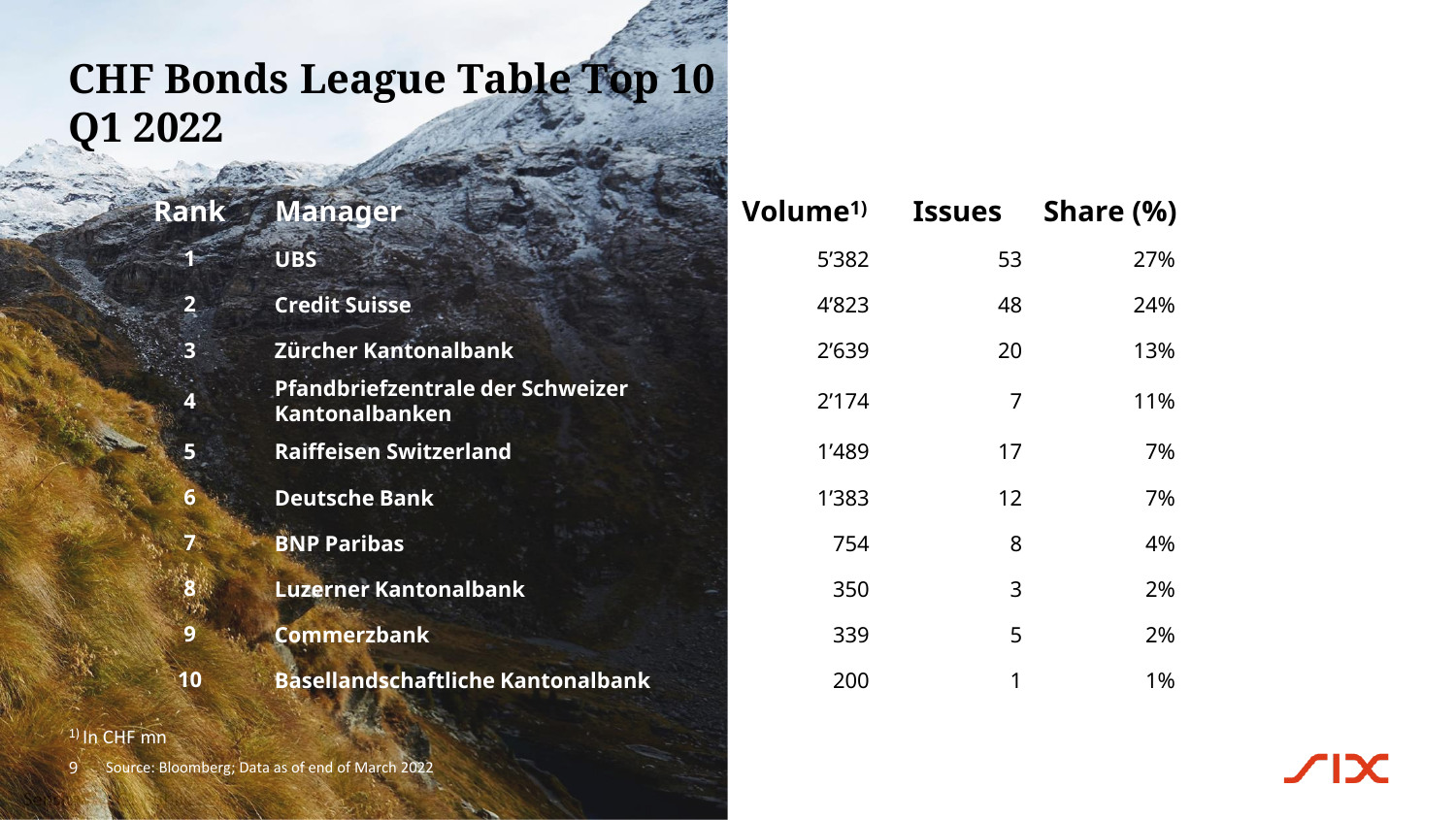# **We Are Happy to Support You**

### **The Primary Markets Team**



**Valeria Ceccarelli Head Primary Markets**

valeria.ceccarelli@six-group.com +41 58 399 2180



**Patrick Förg Head Origination** patrick.foerg@six-group.com +41 58 399 21 53



### **Andrea von Bartenwerffer Head Issuer Relations**

andrea.vonbartenwerffer@six-group.com +41 58 399 2941



**Tobias Lehmann Senior Product Manager**

tobias.lehmann@six-group.com +41 58 399 2741



**Fabian Gerber Senior Relationship Manager** fabian.gerber@six-group.com +41 58 399 2974



**Krishna Tewari Relationship Manager** krishna.tewari@six-group.com +41 58 399 2736



**Sarah Suter Analyst** sarah.suter@six-group.com +41 58 399 3380